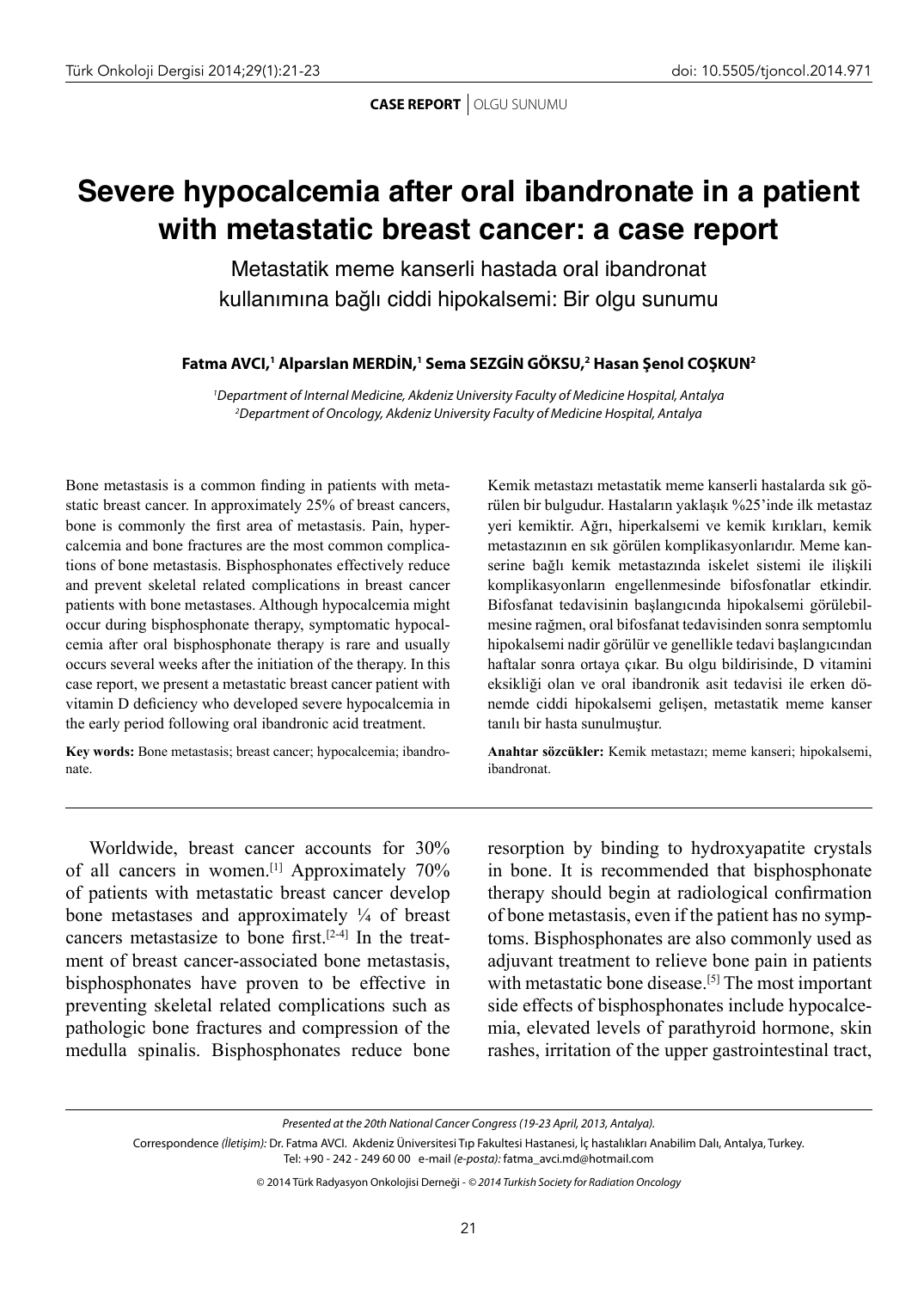esophageal ulceration, fever, transient leukopenia, acute phase reaction, bone pain, eye inflammation, nephrotic syndrome and osteonecrosis of the jaw. [6] However, oral bisphosphonate-induced hypocalcemia is a very rare condition. In this case report, we present a vitamin D deficient patient diagnosed with metastatic breast cancer that developed severe hypocalcemia in the early period following oral ibandronic acid therapy.

## **CASE REPORT**

Forty-seven-year-old female attended our emergency department with progressive fatigue for 1 month and joint pain spreading to all joints, as well as numbness and tingling around the mouth for the last two days. Her past medical history revealed that she had a left mastectomy for breast carcinoma and received adjuvant chemotherapy in 2005, and she had been on chemotherapy for recurrent metastatic breast cancer since January 2012. She had been taking 50 mg 1x1 oral ibandronic acid for bone metastasis over the last 40 days. In her physical examination, her general state of health was fair; body temperature 36.9 °C; blood pressure 120/80 mmHg; pulse 155/min and respiratory rate 20/min. On neurological examination, patient was conscious, cooperative, well oriented in time, place and person. Her pupillary was isochoric, her direct and indirect light reflexes were positive. Motor examination was normal. Sensory and cerebellar system examination was natural. Test for Chvostek's sign, and Trousseau's sign was positive. The cardiovascular system examination of the patient showed tachycardia. Other system examinations were natural. The patient's blood and biochemical parameters were as follows: hemoglobin 10.3 g/dl; calcium 3.8 mg/dl (corrected calcium level was 4.3 mg/dl); magnesium 1.4 mg/dl; phosphorus 0.7 mg/dl; albumin 3.3 g/dl; parathyroid hormone 290 pg/ml (15-65 pg/ml), and 25 OH VitD3 3 ng/ ml. Transaminase, alkaline phosphatase, gamma glutamyl transferase, total bilirubin, BUN (Blood urea nitrogen) and creatinine levels were within normal limits. The electrocardiographic evaluation of patient revealed prolonged QT interval. As the patient had symptoms associated with hypocalcemia, as well as vitamin D deficiency, she



**Fig. 1.** Changes in the serum calcium levels.

was treated with intravenous calcium replacement, and was started on daily VitD3. In the meantime, oral ibandronic acid therapy was suspended. The follow-up assessments showed that patient's hypocalcemia was corrected and VitD3 levels became normal. Figure 1 shows the changes in the serum calcium levels. As the patient had bone metastasis, zoledronic acid therapy was also included in the regimen. The treatment was continued with VitD3 replacement, calcium, and zoledronic acid therapy. Regular follow-up controls of the patient receiving zoledronic acid therapy for eight months show that her calcium levels remain within the normal range.

## **DISCUSSION**

Approximately 70% of patients with advanced breast cancer experience bone metastases.[2-4] Pain, bone fractures and hypercalcemia are the most frequent complications of bone metastases. Bisphosphonates are effectively used to reduce skeletal complications related to bone metastasis, and to treat malignancy-associated hypercalcemia.[7] They are synthetic analogs of pyrophosphate that inhibit bone resorption binding to hydroxyapatite crystals in the bone matrix. In addition, bisphosphonates reduce the release of bone-derived growth factors such as IL-6, IL-11, TGF -b, IGF-1, PTHrP, VEGF, which helps reduce the frequency and severity of skeletal related complications.

Bisphosphonates are generally well-tolerated drugs. Although hypocalcemia can be seen during